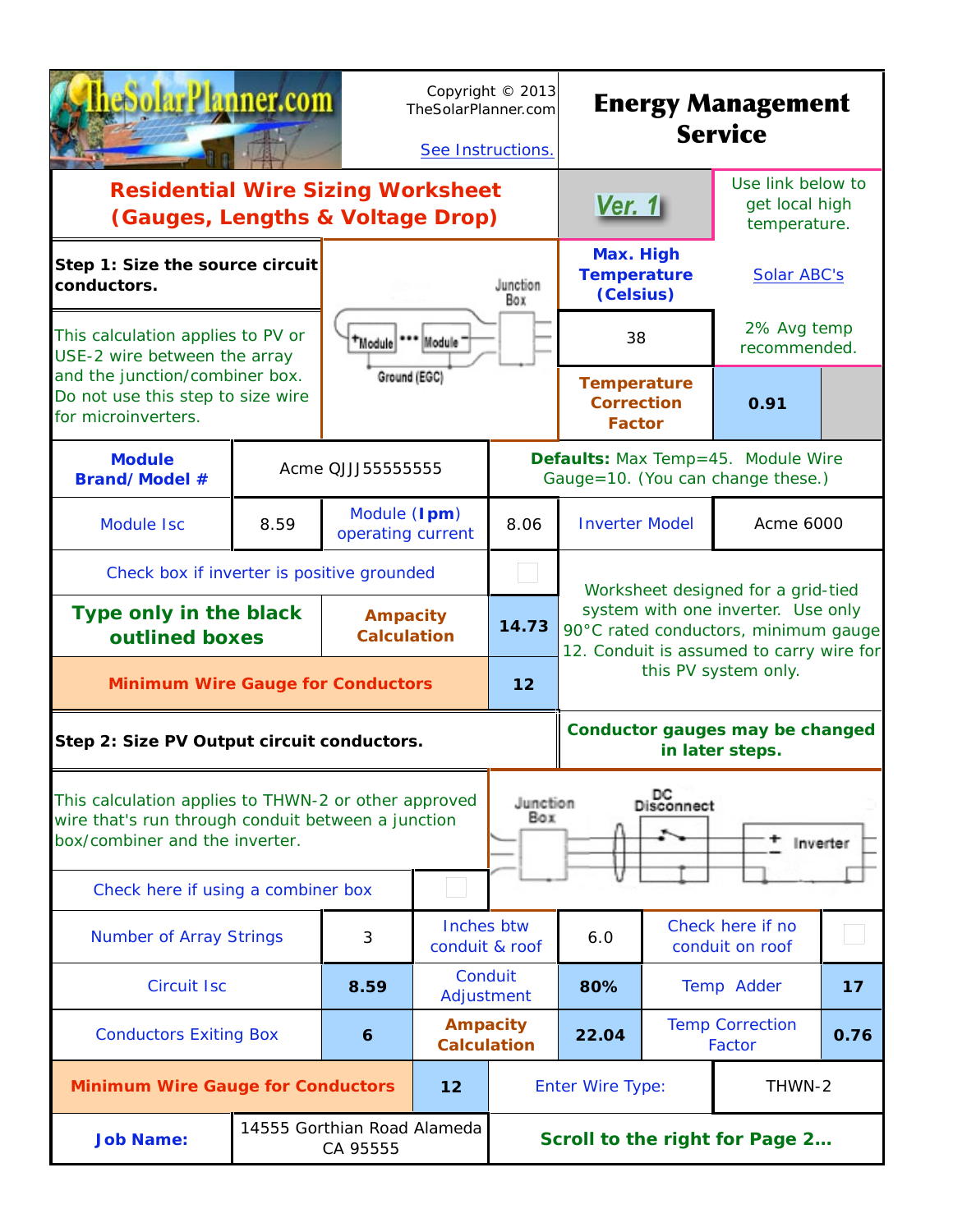## **Do not remove these tables.**

**Free Air Conductor Ampacities for PV Wire, USE-2 and THWN-2 Copper at 30 degrees Celsius**

|    | 220             |
|----|-----------------|
| 2  | 190             |
| 3  | 165             |
| 4  | 140             |
| 6  | 105             |
| 8  | 80              |
| 1  | $\overline{55}$ |
| 12 |                 |

|    | 220 | 40  | 12 <sub>1</sub> |
|----|-----|-----|-----------------|
|    | 190 | 55  | 10              |
| 3  | 165 | 8С  | 8               |
|    | 140 | 105 |                 |
| 6  | 105 | 140 |                 |
| 8  | 80  | 165 | 3               |
| 10 | 55  | 190 |                 |
| 12 | 40  | 220 |                 |

**In Conduit Conductor Ampacities for PV Wire, USE-2 and THWN-2 Copper at 30 degrees Celsius**

|    | 150            |
|----|----------------|
| 2  | 130            |
| 3  | 110            |
| 4  | 95             |
| 6  | 75             |
| 8  | 55             |
|    | 4C             |
| 12 | 3 <sub>C</sub> |

|    | 150 | 30              | 12 |
|----|-----|-----------------|----|
|    | 130 | 40              | 10 |
| 3  | 110 | 55              |    |
|    | 95  | 75              |    |
| 0  | 75  | 95              |    |
| 8  | 55  | 110             |    |
| 10 | 40  | 130             |    |
| 12 | 30  | 15 <sub>C</sub> |    |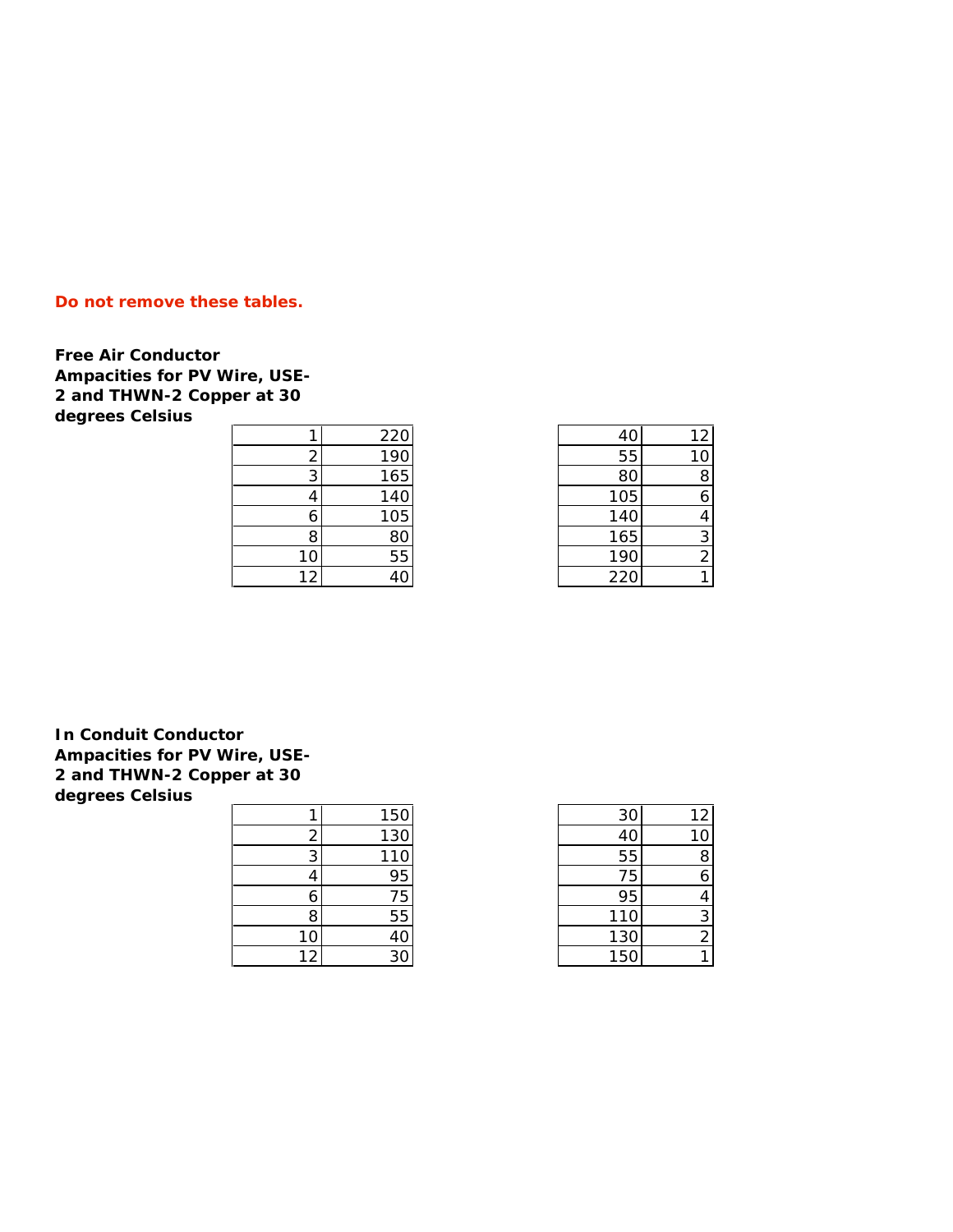| <b>Residential Wire Sizing Worksheet</b>                                    |                                                                      |                 |                                                                                                                                     |                                                                  | See Instructions.                             |                                                   |                                                           | Page 2                              |                   |
|-----------------------------------------------------------------------------|----------------------------------------------------------------------|-----------------|-------------------------------------------------------------------------------------------------------------------------------------|------------------------------------------------------------------|-----------------------------------------------|---------------------------------------------------|-----------------------------------------------------------|-------------------------------------|-------------------|
| <b>Scroll right for Page 3.</b><br>Step 3: Size Inverter Out<br>conductors. |                                                                      |                 |                                                                                                                                     | Hot 2<br>Net<br>Meter<br>AC<br>Disconnect<br>Neutral<br>Inverter |                                               |                                                   |                                                           | <b>Type only</b><br>in the<br>black |                   |
|                                                                             | <b>Inverter AC Output</b><br>Current (Imax)                          | 18.7            |                                                                                                                                     | Main Panel<br>To earth ground !<br>GEC                           |                                               |                                                   |                                                           |                                     | outlined<br>boxes |
|                                                                             | Check box if inverter will be indoors.                               |                 |                                                                                                                                     |                                                                  | If indoors, estimate highest Celsius          | temp. (Default = $35.)$                           |                                                           |                                     | 35                |
| Check box if conduit will<br>carry more than 3<br>conductors. $(Max=6)$     |                                                                      |                 | <b>Conduit</b><br><b>Adjustment</b>                                                                                                 |                                                                  |                                               | <b>Indoor Temp Correction</b>                     |                                                           |                                     | 0.96              |
|                                                                             | <b>Ampacity Calculation</b>                                          | 25.69           | 100%                                                                                                                                |                                                                  |                                               | Check here if using a transformerless<br>inverter |                                                           | $\boxtimes$                         |                   |
|                                                                             | <b>Minimum Gauge for Conductors</b>                                  |                 | 12                                                                                                                                  |                                                                  | <b>Wire Type</b>                              | THWN-2                                            |                                                           |                                     |                   |
| Step 4: Measure wire lengths.                                               |                                                                      |                 |                                                                                                                                     |                                                                  |                                               |                                                   | An array EGC will be                                      |                                     |                   |
| Source Circuit: (Use feet only.)                                            |                                                                      |                 | <b>String 1</b>                                                                                                                     | $\overline{2}$                                                   | 3                                             | 4                                                 | shorter if grounding<br>clips are used on the<br>modules. |                                     |                   |
| far end to junction box)                                                    | Distance of home run (i.e. from array                                |                 | 40                                                                                                                                  | 40                                                               | 30                                            | 30                                                | Length for<br>Ground                                      |                                     | 15                |
|                                                                             | Distance of near-end run to box if not<br>connecting by module cable |                 | 5                                                                                                                                   | 5                                                                | 10                                            | 10                                                | Wire(EGC)                                                 |                                     |                   |
| Check here if home run is<br>the positive wire                              |                                                                      | $\times$        | When measuring wire runs, be sure to factor in obstacles, wide<br>turns and an extra foot for wiring inside electrical boxes. Enter |                                                                  |                                               |                                                   |                                                           |                                     |                   |
|                                                                             | <b>PV Output Circuit:</b>                                            |                 |                                                                                                                                     |                                                                  | one-way travel distances only. No roundtrips. |                                                   |                                                           |                                     |                   |
|                                                                             | Distance between junction                                            |                 | Distance of EGC (if different from conductors)                                                                                      |                                                                  |                                               |                                                   |                                                           |                                     | 100               |
|                                                                             | box/combiner and inverter                                            | 250             |                                                                                                                                     |                                                                  | <b>Inverter Out Circuit</b>                   |                                                   | Distance of                                               |                                     |                   |
| <b>Calculations:</b>                                                        |                                                                      |                 |                                                                                                                                     | Wire distance between                                            | inverter and main panel                       | inverter EGC<br>25                                |                                                           |                                     | 30                |
| <b>Source</b>                                                               | <b>Positive</b>                                                      | 140             | Neg.                                                                                                                                | 30                                                               | <b>EGC</b>                                    | 15                                                | All lengths in feet.                                      |                                     |                   |
| <b>PV Output</b>                                                            |                                                                      | <b>Positive</b> | 750                                                                                                                                 |                                                                  | <b>Negative</b>                               | 750                                               | <b>EGC</b>                                                |                                     | 100               |
| <b>Inverter Out</b>                                                         | Hot                                                                  | 50              |                                                                                                                                     | <b>Neutral</b>                                                   | 25                                            | <b>EGC</b>                                        |                                                           | 30                                  |                   |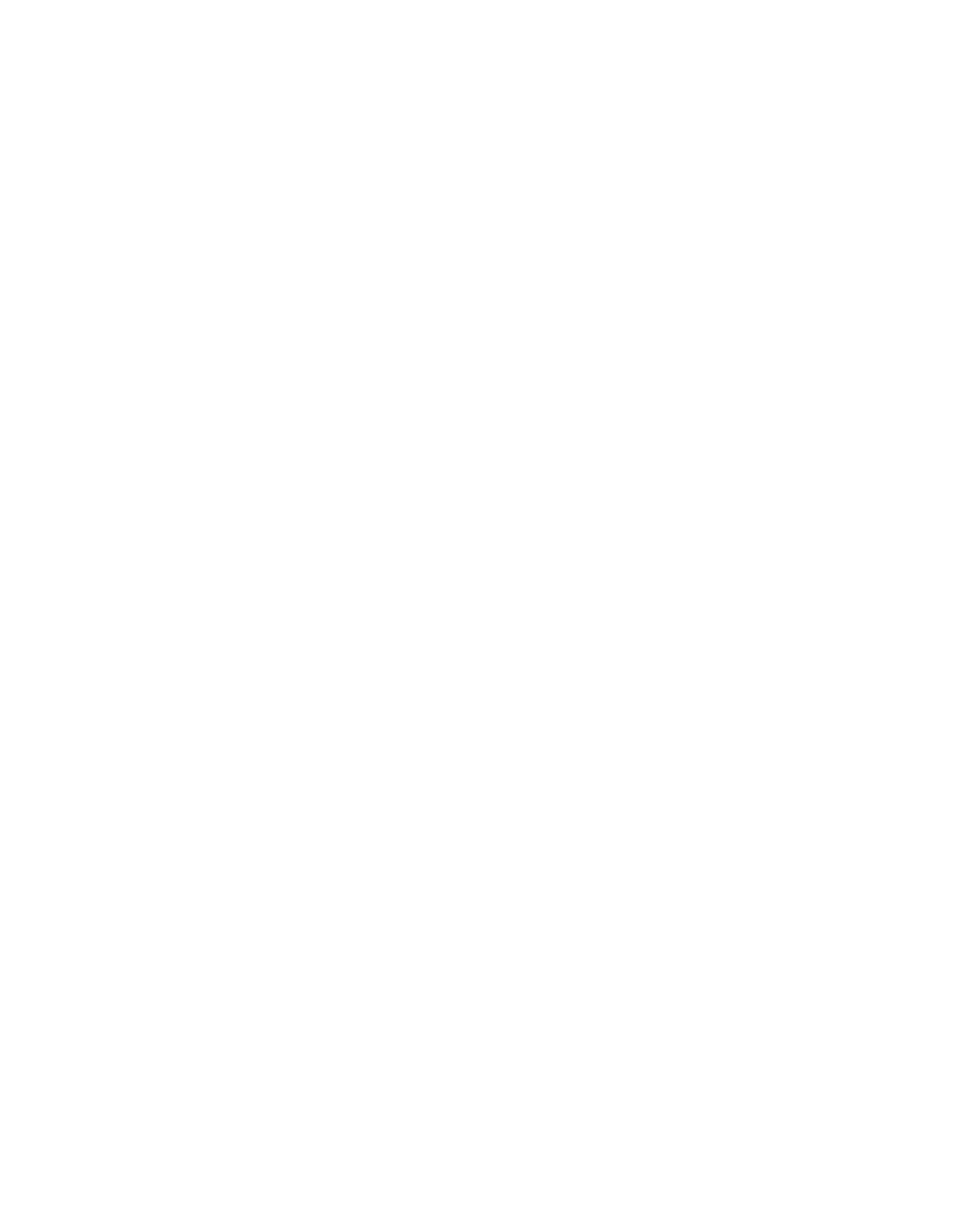| <b>Residential Wire Sizing Worksheet</b>              |                                               |      |                                         | See Instructions.                   |                                                 |                                           |                                                                              | Page 3 |                                        |
|-------------------------------------------------------|-----------------------------------------------|------|-----------------------------------------|-------------------------------------|-------------------------------------------------|-------------------------------------------|------------------------------------------------------------------------------|--------|----------------------------------------|
| Step 5: Perform voltage drop calculations.            |                                               |      |                                         |                                     | Enter the number of modules in the $array(s)$ . |                                           |                                                                              |        |                                        |
| <b>Module</b><br><b>Operating Volts</b><br><b>Vpm</b> | 30.0                                          |      | Module Cable Length in<br><b>inches</b> |                                     | 48                                              |                                           | <b>Module</b><br>Count                                                       |        | 36                                     |
| <b>Source</b><br><b>Circuit</b>                       | <b>Operating</b><br><b>Current</b>            | 8.06 | Provide length of one cable only.       | (Default is 48.)                    |                                                 |                                           | <b>Array</b><br><b>Strings</b>                                               |        | $\overline{3}$                         |
| All distances<br>in feet.                             | <b>Distance</b>                               | 458  | <b>Conductor</b><br>gauge               | 12                                  | Ohms per kft                                    |                                           | 1.96                                                                         |        |                                        |
| <b>PV Output</b>                                      | <b>Operating</b><br><b>Current</b>            | 8.06 | <b>Combiner</b><br>Box?                 | Selected in<br><b>NO</b><br>Step 2. |                                                 |                                           |                                                                              |        | <b>Scroll left for</b><br>Pages 1 & 2. |
| <b>Circuit</b>                                        | <b>Distance</b>                               | 500  | <b>Conductor</b><br>gauge               | 12                                  |                                                 | <b>Ohms per kft</b>                       | 1.96                                                                         |        |                                        |
| <b>Inverter Out</b><br><b>Circuit</b>                 | <b>AC</b><br><b>Maximum</b><br><b>Current</b> | 18.7 |                                         |                                     |                                                 | Type only in the black<br>outlined boxes. |                                                                              |        |                                        |
|                                                       | <b>Distance</b>                               | 75   | <b>Conductor</b><br>gauge               | 12<br>Ohms per kft                  |                                                 |                                           | 1.96                                                                         |        |                                        |
|                                                       |                                               |      | <b>Calculations:</b>                    |                                     |                                                 |                                           |                                                                              |        |                                        |
| <b>Circuit:</b>                                       | <b>Source</b>                                 |      | <b>PV Output</b>                        |                                     | <b>Inverter</b><br>Out                          |                                           | Maximum voltage drop<br>should be under 3%. If<br>necessary, select the next |        |                                        |
| <b>Voltage Drop</b>                                   | 7.2V                                          |      | 7.9 V                                   |                                     | 5.5V                                            |                                           | beefier wire gauge. You<br>can change gauges again<br>in Step 6.             |        |                                        |
| <b>Circuit</b>                                        | 360 V                                         |      | 360 V                                   |                                     | 120 V                                           |                                           |                                                                              |        |                                        |
| Percentage                                            | 2.0%                                          |      | 2.2%                                    |                                     | 4.6%                                            |                                           |                                                                              |        |                                        |
| Check box to<br>use the next                          |                                               |      |                                         |                                     | $\times$                                        |                                           | <b>Scroll right for</b>                                                      |        |                                        |
| beefier wire<br>gauge for this                        | New size                                      |      | New size                                |                                     | <b>New Size</b>                                 |                                           | <b>Overcurrent Protection</b><br><b>Ampacity Check and</b>                   |        |                                        |
| circuit.                                              | <b>Same</b>                                   |      | <b>Same</b>                             |                                     | 10                                              |                                           | <b>Ground Wire Sizing</b>                                                    |        |                                        |
| <b>Conductor</b><br>Gauge                             | 12                                            |      | 12                                      |                                     | 10 <sub>o</sub>                                 |                                           |                                                                              |        |                                        |
| <b>New Voltage</b><br>Drop/%                          | <b>Same</b>                                   |      | <b>Same</b>                             |                                     | 1.7V                                            | 1.4%                                      |                                                                              |        |                                        |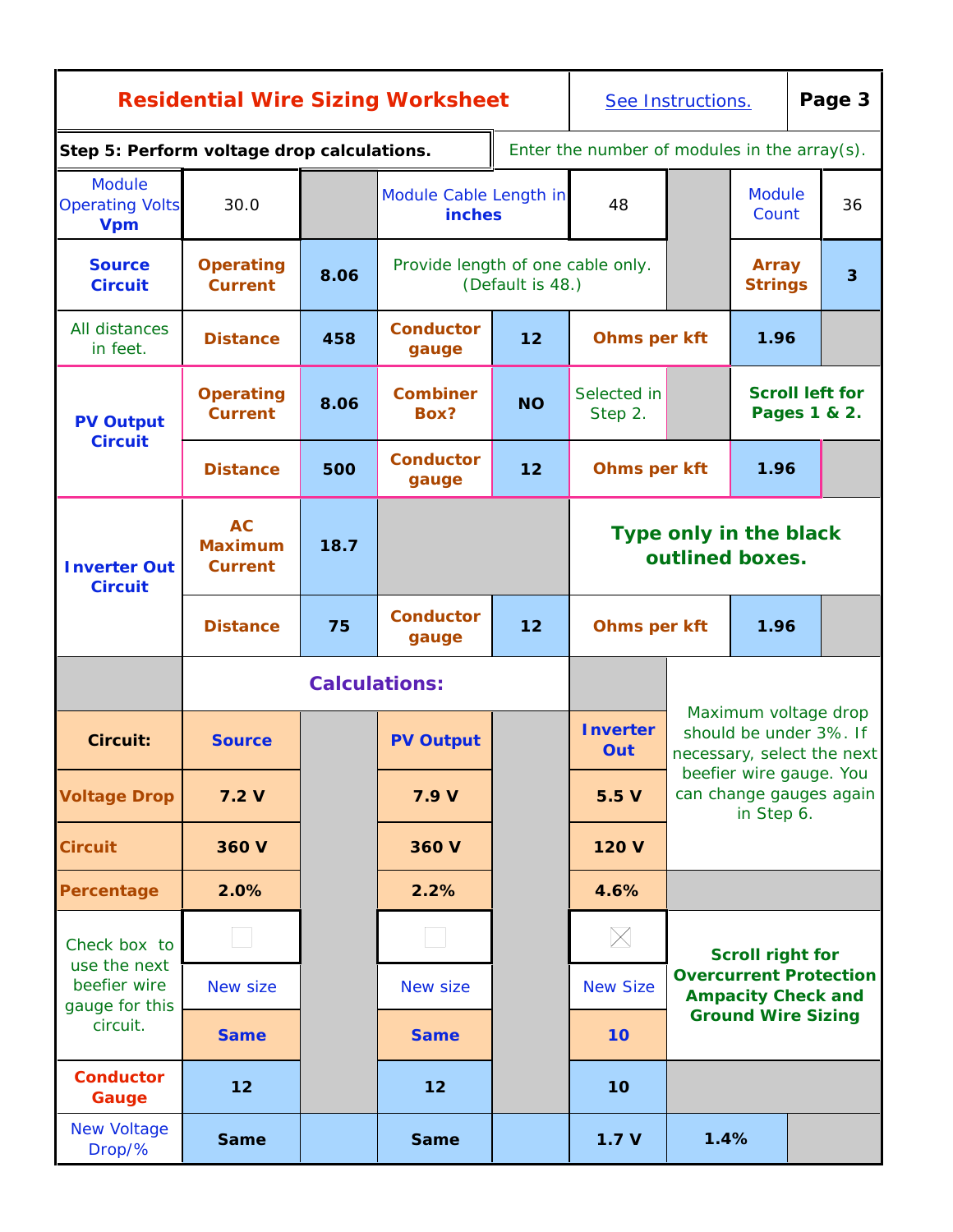### **Do not remove these tables.**

**Voltage Drop Resistance for Stranded Wire**

| Gauge         | Ohms per<br>kft |
|---------------|-----------------|
|               |                 |
| 1             | 0.154           |
|               | 0.194           |
| $\frac{2}{3}$ | 0.245           |
| 4             | 0.308           |
| 6             | 0.491           |
| 8             | 0.778           |
| 10            | 1.24            |
| 12            | 1.98            |